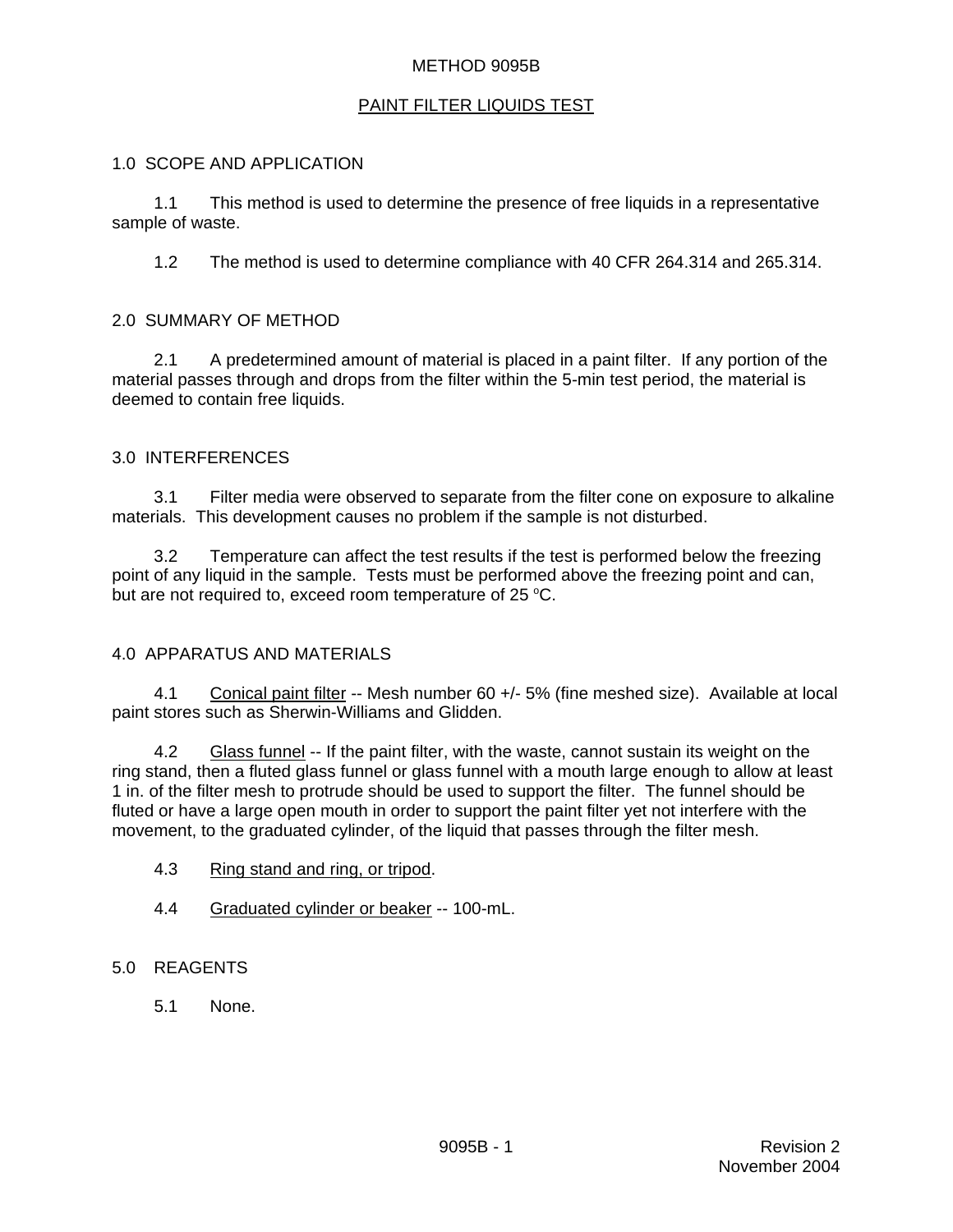## 6.0 SAMPLE COLLECTION, PRESERVATION, AND HANDLING

A 100-mL or 100-g representative sample is required for the test. If it is not possible to obtain a sample of 100 mL or 100 g that is sufficiently representative of the waste, the analyst may use larger size samples in multiples of 100 mL or 100 g, i.e., 200, 300, 400 mL or g. However, when larger samples are used, analysts shall divide the sample into 100-mL or 100-g portions and test each portion separately. If any portion contains free liquids, the entire sample is considered to have free liquids. If the sample is measured volumetrically, then it should lack major air spaces or voids.

## 7.0 PROCEDURE

7.1 Assemble test apparatus as shown in Figure 1.

7.2 Place sample in the filter. A funnel may be used to provide support for the paint filter. If the sample is of such light bulk density that it overflows the filter, then the sides of the filter can be extended upward by taping filter paper to the inside of the filter and above the mesh. Settling the sample into the paint filter may be facilitated by lightly tapping the side of the filter as it is being filled.

7.3 In order to assure uniformity and standardization of the test, material such as sorbent pads or pillows which do not conform to the shape of the paint filter should be cut into small pieces and poured into the filter. Sample size reduction may be accomplished by cutting the sorbent material with scissors, shears, a knife, or other such device so as to preserve as much of the original integrity of the sorbent fabric as possible. Sorbents enclosed in a fabric should be mixed with the resultant fabric pieces. The particles to be tested should be reduced smaller than 1 cm (i.e., should be capable of passing through a 9.5 mm (0.375 inch) standard sieve). Grinding sorbent materials should be avoided as this may destroy the integrity of the sorbent and produce many "fine particles" which would normally not be present.

7.4 For brittle materials larger than 1 cm that do not conform to the filter, light crushing to reduce oversize particles is acceptable if it is not practical to cut the material. Materials such as clay, silica gel, and some polymers may fall into this category.

7.5 Allow sample to drain for 5 min into the graduated cylinder.

7.6 If any portion of the test material collects in the graduated cylinder in the 5-min period, then the material is deemed to contain free liquids for purposes of 40 CFR 264.314 and 265.314.

# 8.0 QUALITY CONTROL

8.1 Duplicate samples should be analyzed on a routine basis.

# 9.0 METHOD PERFORMANCE

9.1 No data provided.

## 10.0 REFERENCES

10.1 None provided.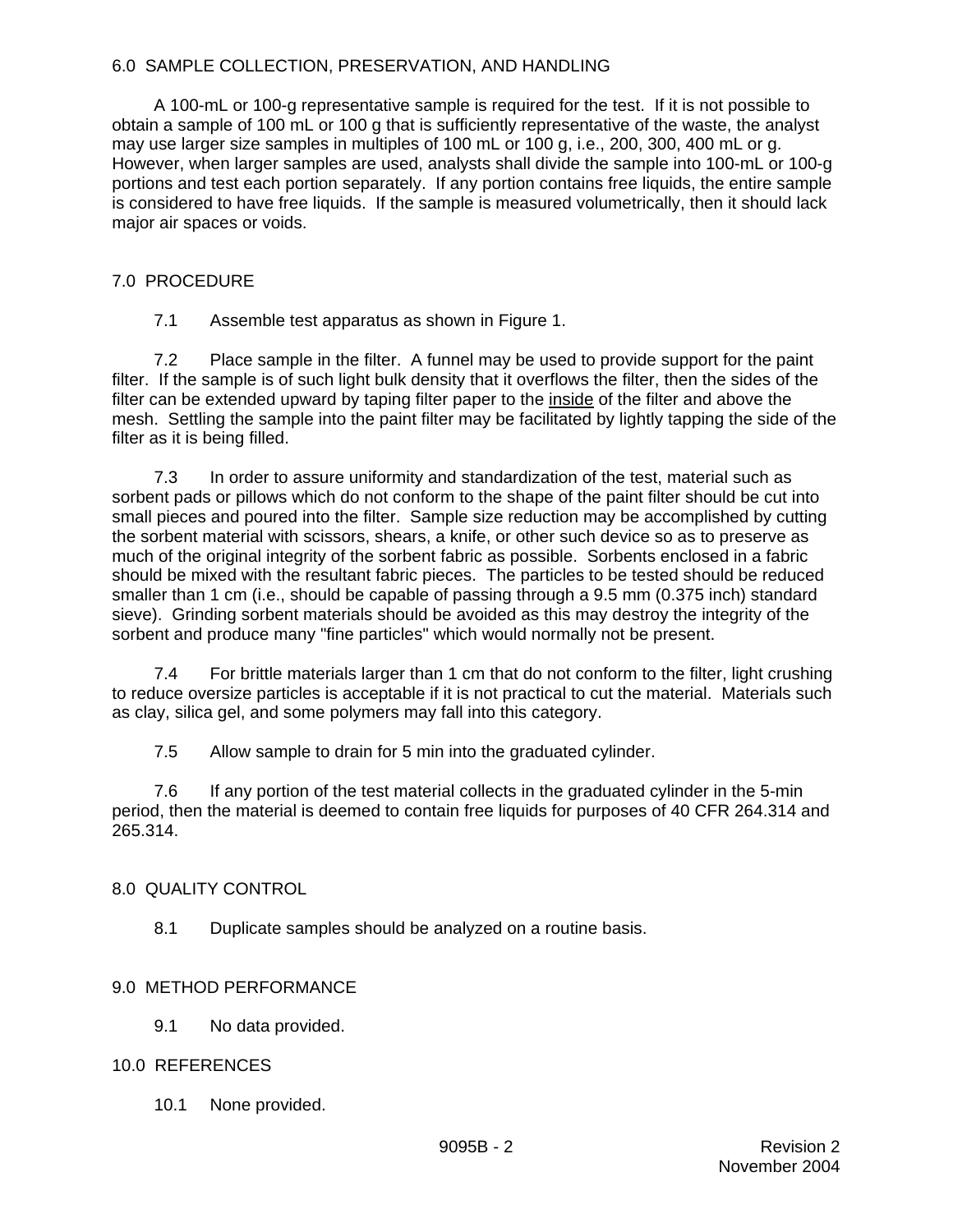### FIGURE 1 PAINT FILTER TEST APPARATUS